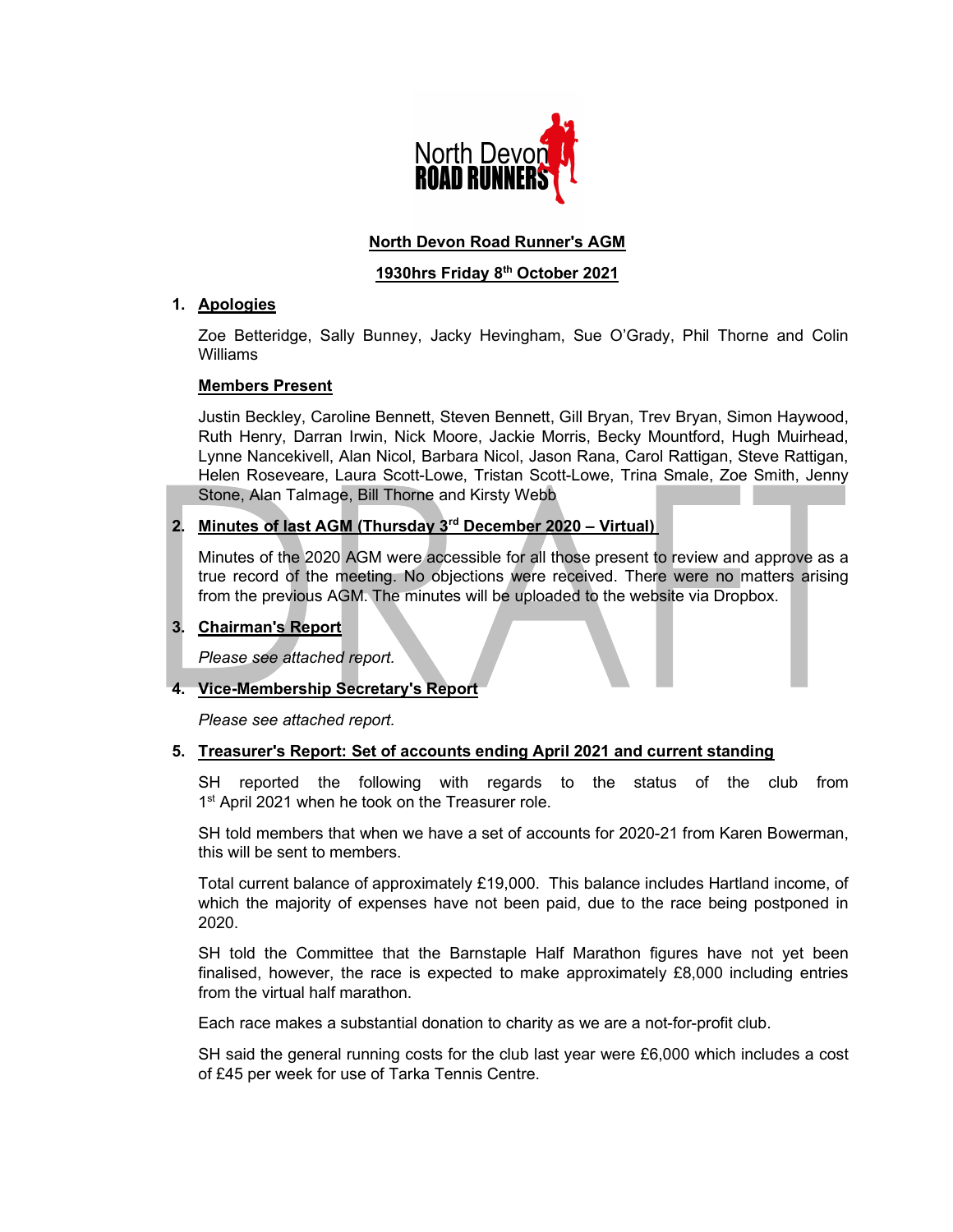SH confirmed that the club did receive a rebate for the months that Tarka Tennis were closed due to Covid-19.

JBE confirmed that towards the end of 2019, we were looking for other venue options, however, this was put on hold due to Covid-19. JBE said we had enquired about using space in the new leisure centre and now that the building work has started, it would be worth having another meeting with our contact at Tarka Tennis/Leisure Centre to enquire whether the facilities they are able to offer, and the cost of these would be viable for NDRR. If required, an EGM will be held to decide.

### 6. Current Status of NDRR Races 2021 / 2022

An overview of the races we have run in the last two years was presented to members – Hartland Hartbreaker 2020 and 2021 were postponed due to Covid-19, in addition to the Barnstaple Half and Full Marathon not running in 2020 and only the Half going ahead in 2021. Braunton 10 did not go ahead in 2021, though it is hoped that it will be run in 2022, as well as Hartland Hartbreaker and finally, that Barnstaple Marathon will also return in September.

### 7. Proposed Retirement of Committee positions

The members agreed with the committee at this stage to retire the Women's and Men's Representative, Vice Treasurer and Vice Membership Secretary positions until further notice.

## 8. Election of New Committee 2021 / 2022

JBE presented the proposed Committee structure and asked whether there were any objections to voting for the roles 1-5, 7, 9 and 11 as a block vote to which the members present agreed. Carol Rattigan proposed this, which was seconded by Alan Talmage.

JBE asked members whether they had any objections to the Race Directors, Timing Administrator and Logistics Officer remaining as they are currently – there weren't any objections to this.

Tristan Scott-Lowe volunteered for the Coaching Representative which was proposed by Justin Beckley and seconded by Carol Rattigan.

Gill Bryan volunteered for the Welfare Office which was proposed by Simon Haywood and seconded by Kirsty Webb.

The Beginners Representative remains vacant at present, however, JBE said he would plan a programme to begin in January 2022 and Jackie Morris said she would be willing to shadow this process. BT volunteered to run an improvers course at the beginning of May 2022.

#### 9. Dissolution of token system

JBE told members that we wanted to reward members fairly for volunteering their help at the club – at races, winter handicap, beginner sessions etc, which is why the token system, latterly known as 'thank you tokens' was introduced. Whilst this system motivated some members, it was found that some members would volunteer regardless although they appreciated the thank you. The system also created additional administration for Race Directors. JBE told members that the committee were proposing dissolution of the token system in favour of the Race Directors being able to use their discretion to reward members who volunteered their time – for example, free coach travel to Hartland, the proposed after party for Barnstaple Marathon.